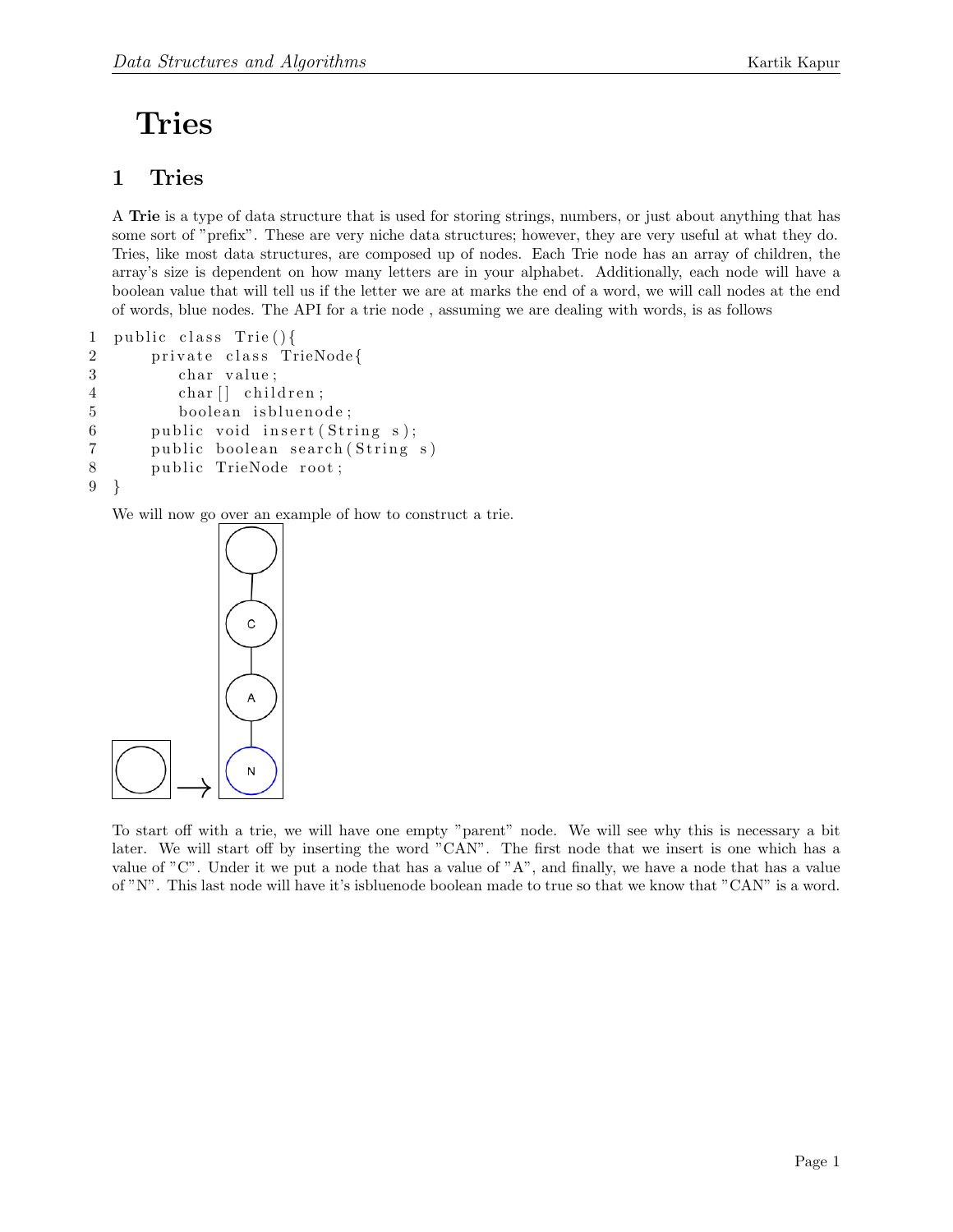

Now we will insert the word "CANT". To do this, we trace down our trie to see how long the longest prefix. We move through "C", "A", "N" and realize that there is no more nodes to trace through so we create a new node for "T" and mark it blue as it marks the end of the word "CANT".



Next, we insert "CARRY". We trace through "C" and "A" then realize that our "longest prefix is done", now we insert the rest of the nodes "R", "R", and "Y", marking the "Y" node blue. Finally, we will insert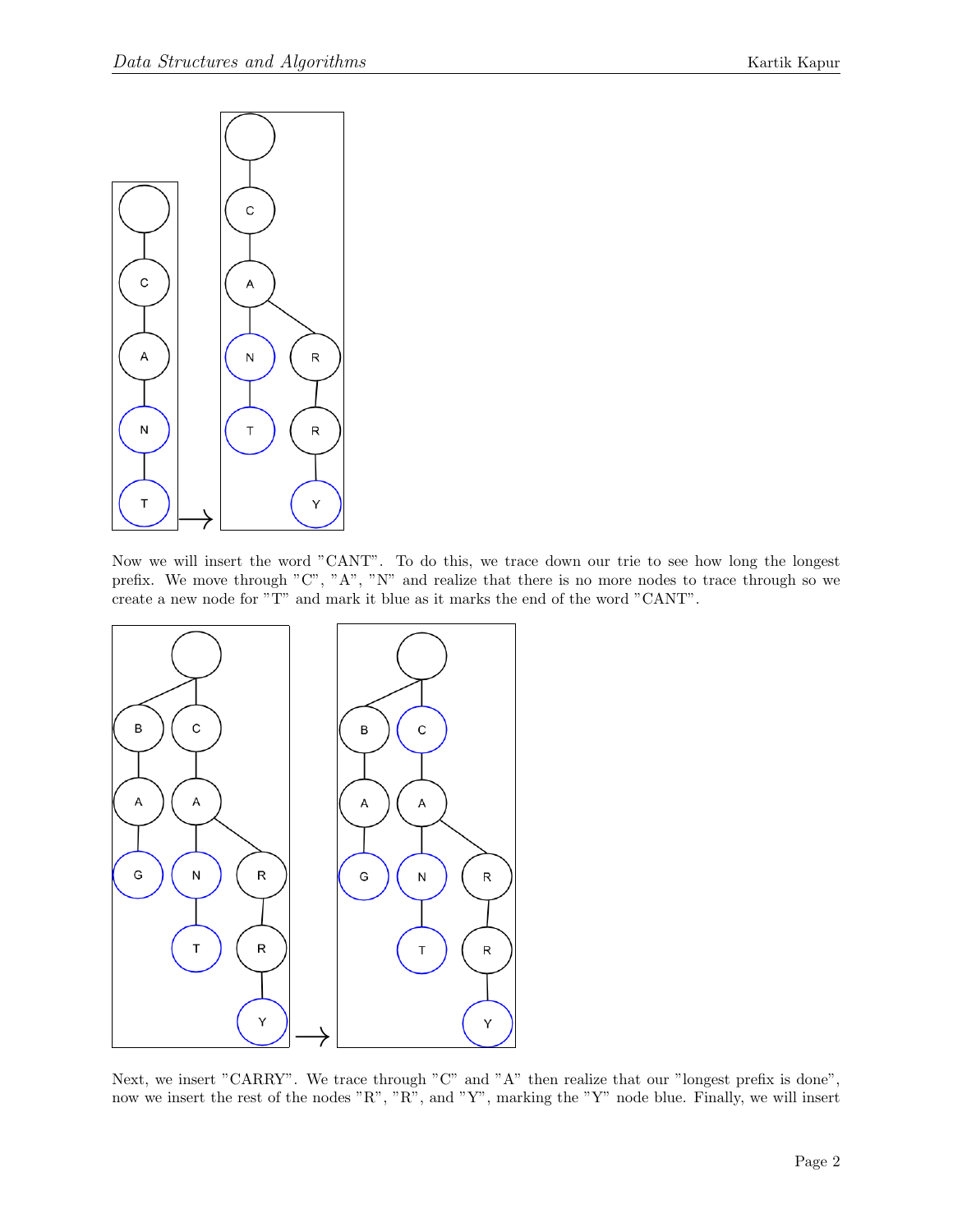"BAG". We note that there is no prefix that starts with "B" yet. This means that we need to create our word from scratch. We create "BAG" with the "G" node being blue. Now, we will insert the string "C" into our trie. What we notice is that "C" exists as a part of "CAN"/"CANT". So instead of inserting a new C, we simply color our "C" node blue.



The final string that we will add to our trie is "FUN". We simply insert "F" as a child of the root node and then after that, we insert "U" and then "N".

The power of the trie can be seen in the above example for "C". We do not have to create a new node for C since it is a part of "CAN"/"CANT". Other searching data structures that we have dealt with have some form of comparison. With the trie data structure, we no longer need to compare. We don't see if "CAN" is less than "CANT", we just base our searching/insertion off of prefixes. This leads to an enhanced search time.

Tries do have a pretty good runtime, specifically, their worst case runtime for insert is  $\Theta(M)$  where M is the length of the string that you are attempting to insert. This runtime comes at a trade off of memory. Each node will have to have an array that is the size of the alphabet, which we will represent by R. For N keys of length L, this means that you will have  $N * L * R$  space total, quite a large amount.

## 2 Ternary Search Tries

**Ternary Search Tries** are a data structure that serve the same purpose as Tries; however, they save a lot of memory, they do this by having a worse overall runtime. Instead of having an array that is the size of the full alphabet, each node has 3 sets of links- items that are less than, equal, or greater than the current node. In this case, less than means that the edge points towards a character that is less than the current one, greater than means the edge points towards a character that is greater than the node and an equal child refers to the next character in the sequence.

We will now go over how to construct a Ternary Search Trie: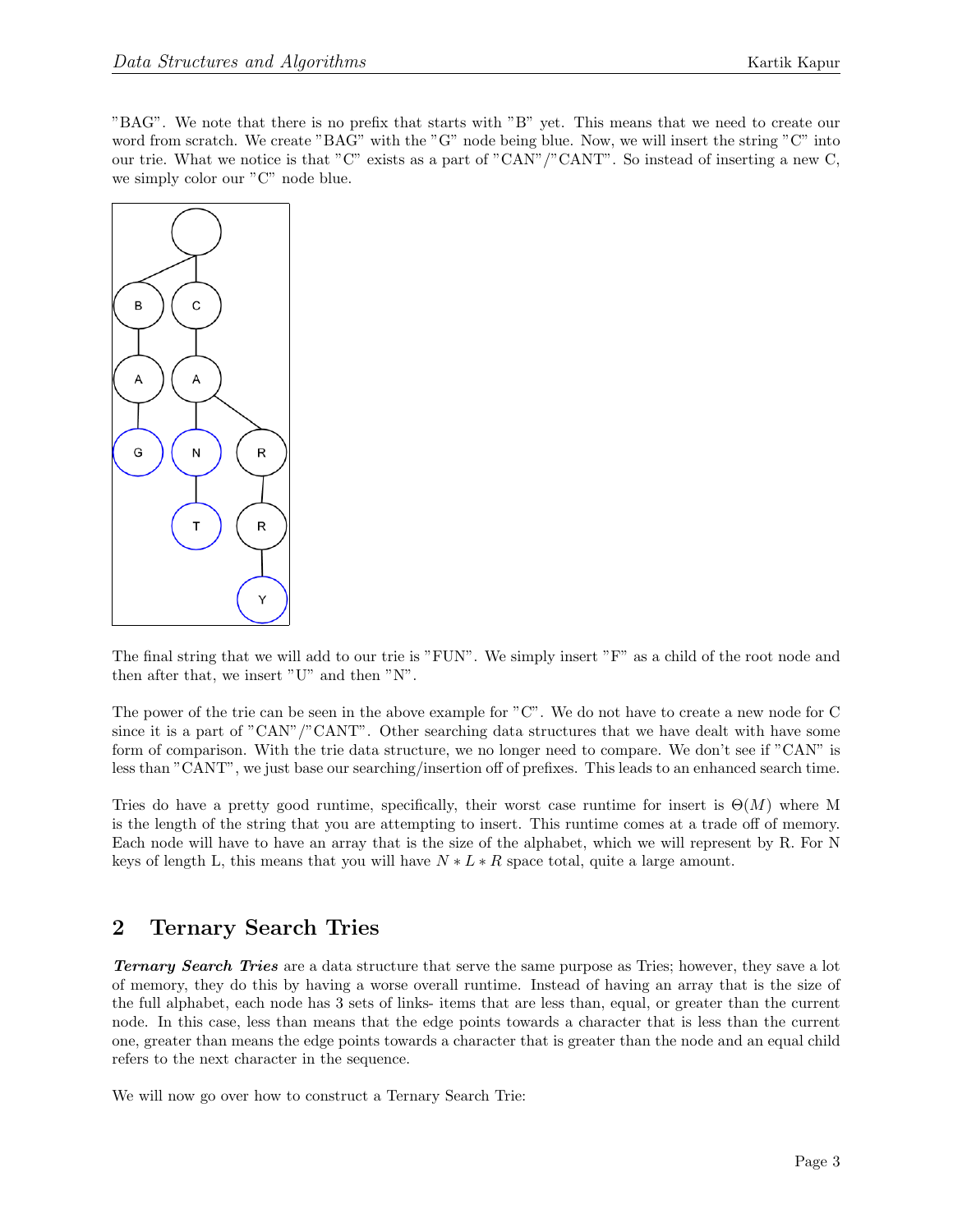

We initially start by inserting the string "CAN". The marking of a word via a blue node is true for ternary search tries just as it is for normal tries. We then insert the word "BAG". We insert a left child for "C" which is the node "B" and then create "BAG" normally.



We now insert the word "CAT". To do so, we go through our current "C" and "A" nodes. We realize "T" is not the next item in the sequence, so we move to "N" and look to the right. There is no "T" so we mae one. It is very important to see that the "T" is the right child of the "N" from the word "CAN". Following this, we insert the word "DIG". We realize that our first letter is not "C" so we look to it's right child and see that one does not exist. To fix this we create some "D" node and then follow through to normal process to complete "DIG".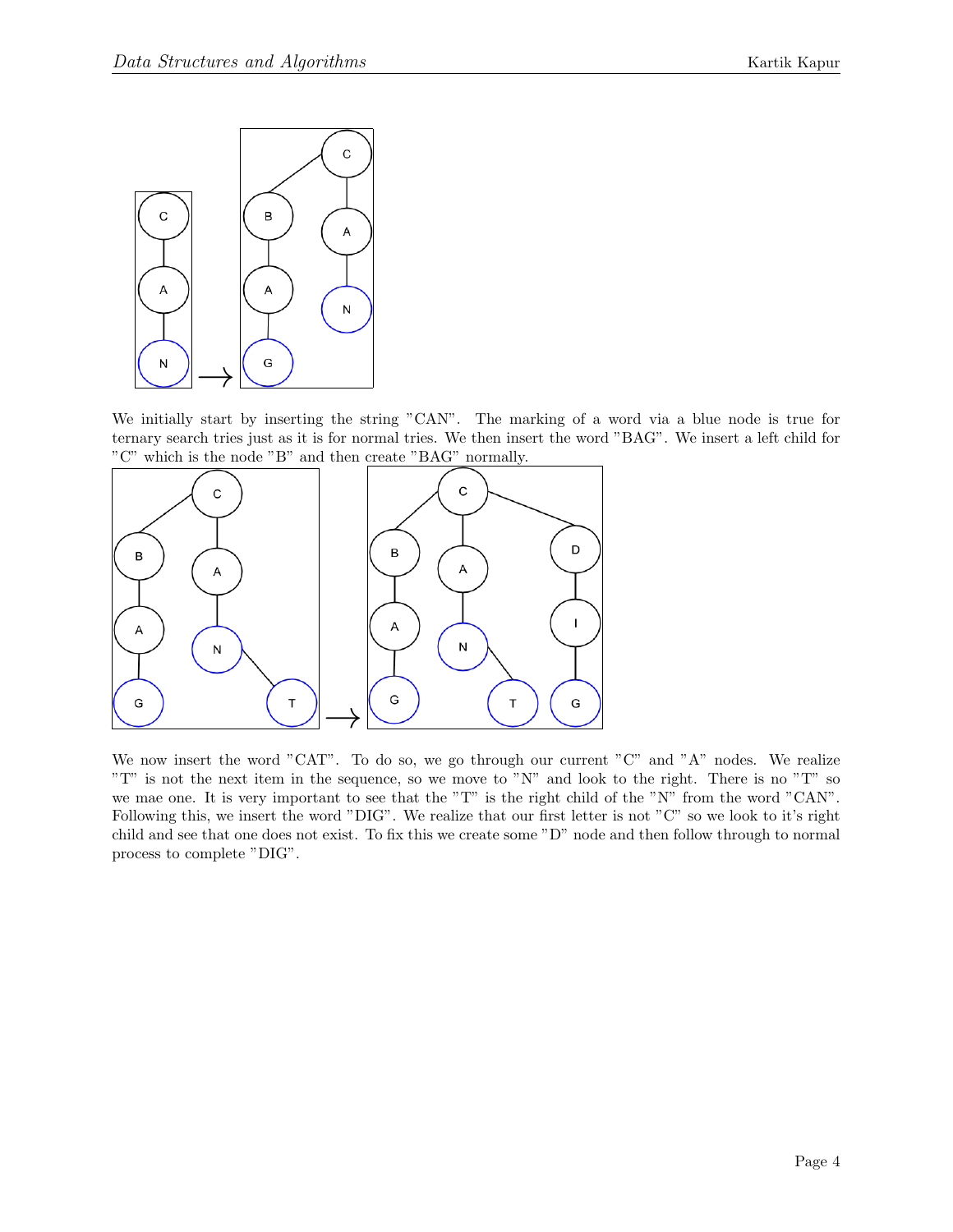

The next insertion that is performed is "FUN". We start at C and see it has a right child "D". At the "D" node, we realize we need to go one more node right but there isn't one that exists yet. To fix this, we insert an "F" node and then we do the normal process to finish the rest of "FUN"

We'll now insert "CAB". We trace down the ternary search trie and go down the "C" and the "A. At this point, we need to insert the character "B". We move down to the node "N" and see it has no left child. We then insert a "B" and our work is done.



The final insertion we do is "CANT". We follow the same steps as before and at the "N" node, we see we are continuing and make a new bottom link "T". After this, our process is done.

In the above example, there are two "maxed out" nodes, the "C" at the start of "CAN" and the "N" in "CAN". Both of these nodes have a left child, an element less than them, a right child, an element greater than them, and a middle child, which continues the same word. The left child and right child of a node are continuations of the prefix above the node, but does not include the word itself.

The structure of ternary search tries are quite different from normal Tries, and while this method does save memory since we are not allocating memory for the entire alphabet, it comes at a cost of time. We can